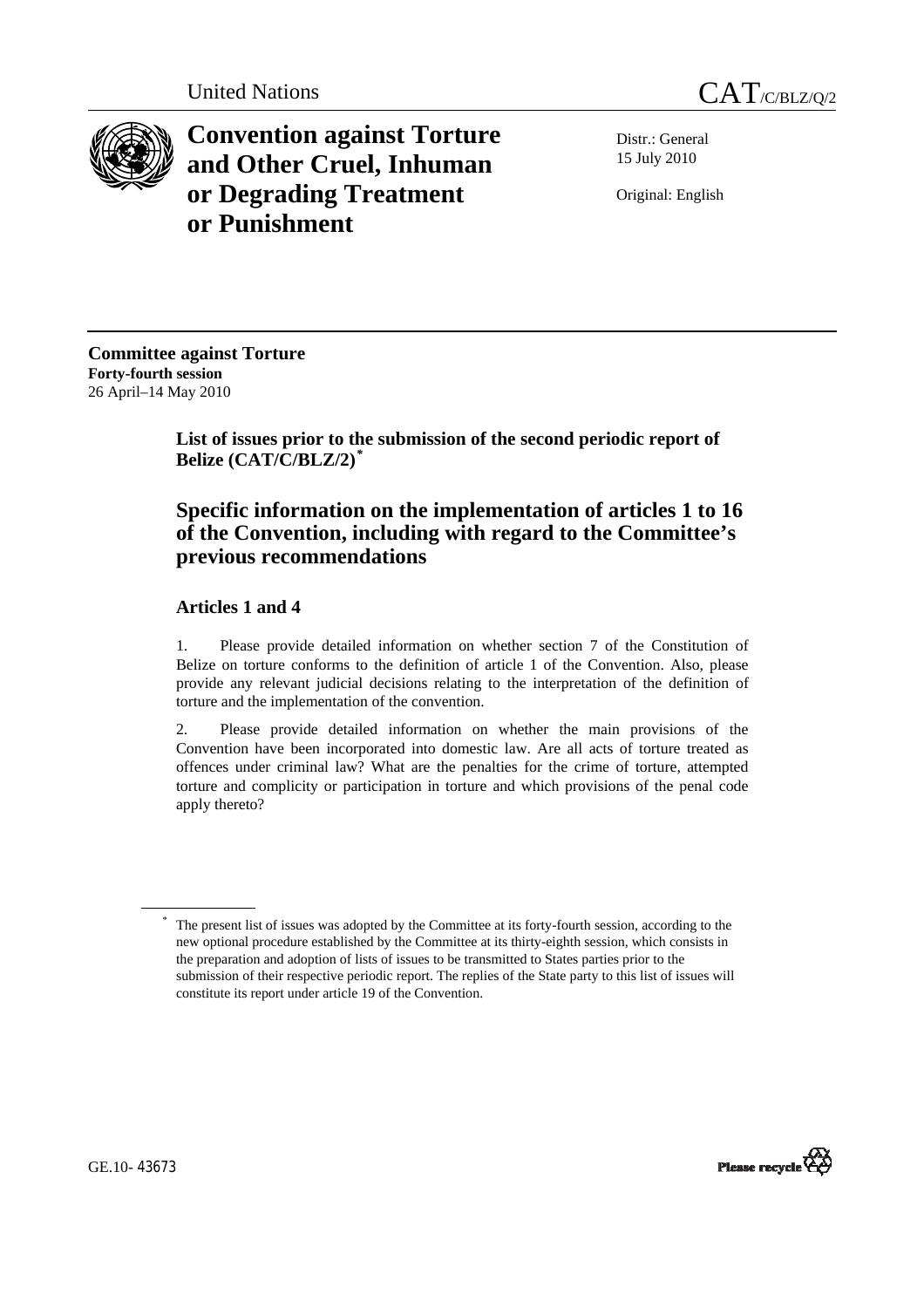# **Article 2[\\*\\*](#page-1-0)**

3. Please indicate the measures undertaken to ensure that detainees are immediately informed of their rights when taken into custody. Please provide information on their rights of access to a lawyer and a medical doctor of their own choice, as well as the right to inform a relative.

4. Please provide information on measures adopted to guarantee that any person under arrest receives independent free legal aid when he/she cannot afford a private lawyer. Please also indicate whether all detainees are promptly informed of their rights in all places of detention.

5. Please provide detailed information on measures taken to enforce the 48-hour time limit to inform detainees of the reason for their arrest and 72-hour time limit to bring them before a magistrate prescribed by the State party Constitution.

6. Please indicate whether alternative measures to imprisonment are implemented by the State party. Has the State party engaged in awareness-raising among the judiciary of the possibility of applying alternative non-custodial measure as a solution to the problem of overcrowding in detention and imprisonment centres?

7. Please provide detailed information on the Domestic Violence Act that took effect in July 2007 and whether there has been an evaluation of such law. Also, please provide detailed information on any cases brought under this law.

8. Please provide detailed information on any effective measures taken to address violence against women. Please provide statistical data on all types of violence against women, the number of complaints received and investigated during the reporting period, as well as the number of prosecutions and conviction thereof.

9. Please provide detailed information on any effective measures taken to address trafficking and exploitation of prostitution. Also, please provide information on effective measures taken in the rehabilitation and social integration of women and girls who are victims of trafficking and exploitation of prostitution. Please provide detailed information on the Trafficking in Persons (Prohibition) Act of 2003 and on any cases brought under this law.

10. Please provide statistical data on the extent of trafficking and exploitation of prostitution in the country, the number of complaints received and investigated during the reporting period, as well as the number of related prosecutions and convictions.

11. Please indicate any steps taken to guarantee the right of children to an adequate standard of living and to ensure that children from economically disadvantaged backgrounds are not exploited or abused. Also, please provide information on measures taken by the State party to effectively prevent and protect all children from trafficking, sexual exploitation and child pornography?

<span id="page-1-0"></span>The issues raised under article 2 could imply also different articles of the Convention, including but not limited to article 16. As general comment No. 2, para. 3, states "the obligation to prevent torture in article 2 is wide-ranging. The obligations to prevent torture and other cruel, inhuman or degrading treatment or punishment (hereinafter "ill-treatment") under article 16, paragraph 1, are indivisible, interdependent and interrelated. The obligation to prevent ill-treatment in practice overlaps with and is largely congruent with the obligation to prevent torture ... In practice, the definitional threshold between ill-treatment and torture is often not clear." See further chap. V of the same general comment.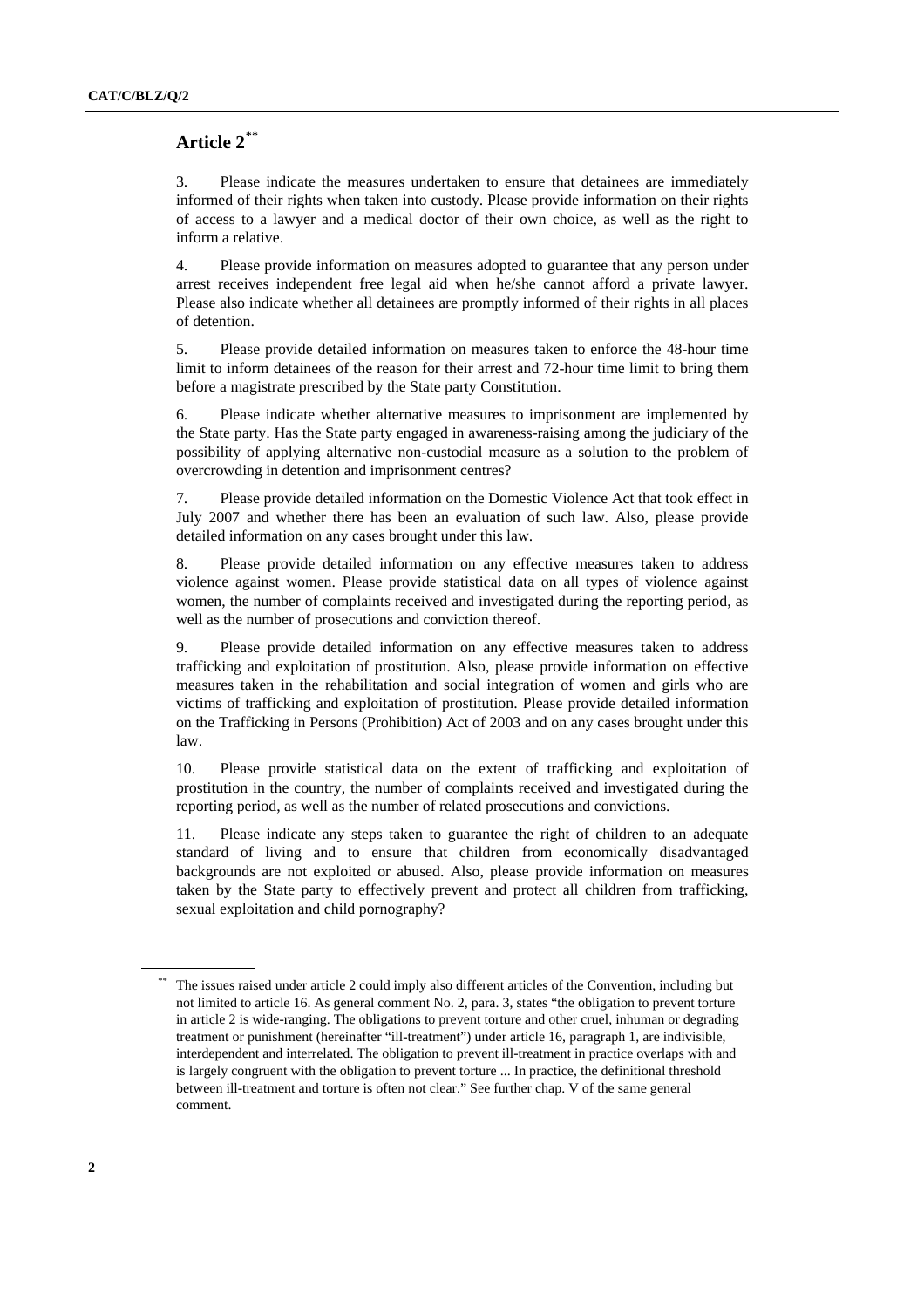12. With regard to the Office of the Ombudsman:

Please provide updated information on the mandate and activities of the Office of the Ombudsman with respect to the areas covered by the Convention and in particular to its role with regard to monitoring and visiting prisons.

Please provide information on measures taken to strengthen the Office of Ombudsman. Also, please provide information as to whether the Office has been accredited by the International Criminal Court and whether it is in complete conformity with the Principles relating to the status and functioning of national institutions for protection (Paris Principles).

 (c) Please provide information on the number of complaints received by the Office of Ombudsman and the time that it takes to investigate and to respond to these complaints.

 (d) Please specify as to the type of complaints and whether any of these complaints involved allegations of torture or cruel, inhuman or degrading treatment of prisoners or other individuals.

13. Please indicate whether any steps have been taken to increase the minimum age of criminal responsibility, which stands at 12 years of age, so that it complies with international standards.

## **Article 3**

14. What effective measures have been taken to ensure that under no circumstances a person should be expelled, returned or extradited to a State where there are substantial grounds for believing that he or she would be in danger of being subjected to torture? Also, please provide information on cases where extradition was denied and on what grounds. Please give details on the number of persons who had fled to Belize to escape torture in neighbouring countries. How have the provisions of article 3 of the Convention been implemented in order for the State Party to fulfill its obligations under the Convention.

15. Please provide data, disaggregated by age, sex and nationality on:

- (a) The number of asylum requests registered;
- (b) The number of asylum requests approved;

(c) The number of applicants whose requests were granted because they had been tortured or might be tortured if they were returned to their country of origin;

The number of forcible deportations or expulsions (please indicate how many of them involved rejected asylum-seekers); and

(e) The countries to which these persons were expelled.

16. Has the State Party relied on diplomatic assurances? If so, please indicate what measures have been taken to ensure that they conform to the State party's obligations under article 3.

#### **Articles 5 and 7**

17. Please provide detailed information on how the State party has exercised its universal jurisdiction over persons responsible for acts of torture, wherever they occurred and regardless of the nationality of the perpetrator or victim, and provide specific examples and texts of any decisions on the subject.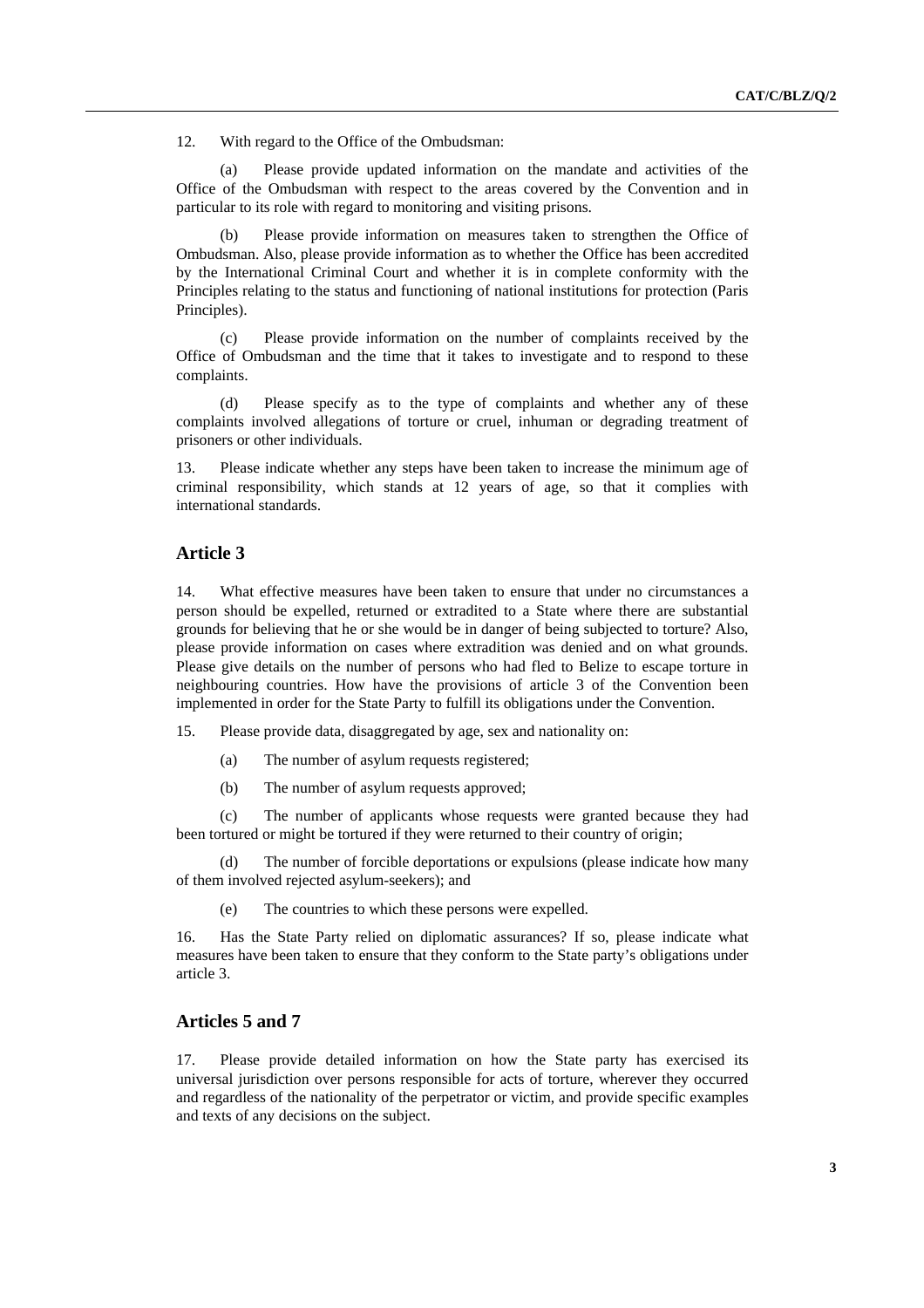## **Article 8**

18. Please provide information on whether the State party has rejected, for any reason, requests for extradition by another State of an individual suspected of having committed an offence of torture, and has started prosecution proceedings as a result. Please give details of the number of cases that have reached trial and the outcome thereof.

## **Article 10**

19. Please provide detailed information on measures taken to reinforce education and promote activities on human rights with regard to training on the provisions of the Convention and the absolute prohibition of torture for law enforcement personnel and Government officials, especially prosecutors and judges. In particular, please provide information on the training of forensic doctors and medical personnel, especially on the Manual on Effective Investigation and Documentation of Torture and Other Cruel, Inhuman or Degrading Treatment or Punishment (Istanbul Protocol).

20. Please indicate how the results of these trainings are evaluated and assessed.

#### **Article 11**

21. Please indicate whether the State party has kept under systematic review interrogation rules, instructions, methods and practices, as well as arrangements for custody and treatment of persons subjected to any form of arrest, detention or imprisonment, with a view to preventing any cases of torture and ill-treatment. If so, please provide detailed information thereon.

#### **Articles 12 and 13**

22. Please provide detailed information on steps taken to ensure that alleged human rights violations committed by law enforcement personnel, especially torture and illtreatment, are investigated and prosecuted by general criminal courts. Also, please provide information on mechanisms to detect and investigate misconduct of law enforcement personnel, especially in cases of torture, ill-treatment and excessive use of force and whether adequate action is taken against those responsible for such crimes.

23. Please provide information on what mechanisms exist to handle complaints, and how persons deprived of their liberty are made aware of their right to complain and are able to exercise this right. Also, please provide information on how follow-up to complaints is handled and by whom. Also, please provide detailed information on steps taken by the Government to improve capacity to hear and independently investigate complaints.

24. Please provide detailed information with respect to persons tried and convicted, including the punishments received, for the crime of torture, attempted torture and complicity or participation in torture.

25. Please provide information on whether all suspects in prima facie cases of torture and ill-treatment are, as a rule, suspended or reassigned during the process of investigation.

26. Please provide detailed statistical data, disaggregated by crime committed, geographical location, ethnicity and gender, on complaints relating to torture or acts amounting to cruel, inhuman or degrading treatment, which have been filed during the reporting period, as well as related investigations, prosecutions, convictions and on penal or disciplinary sanctions applied.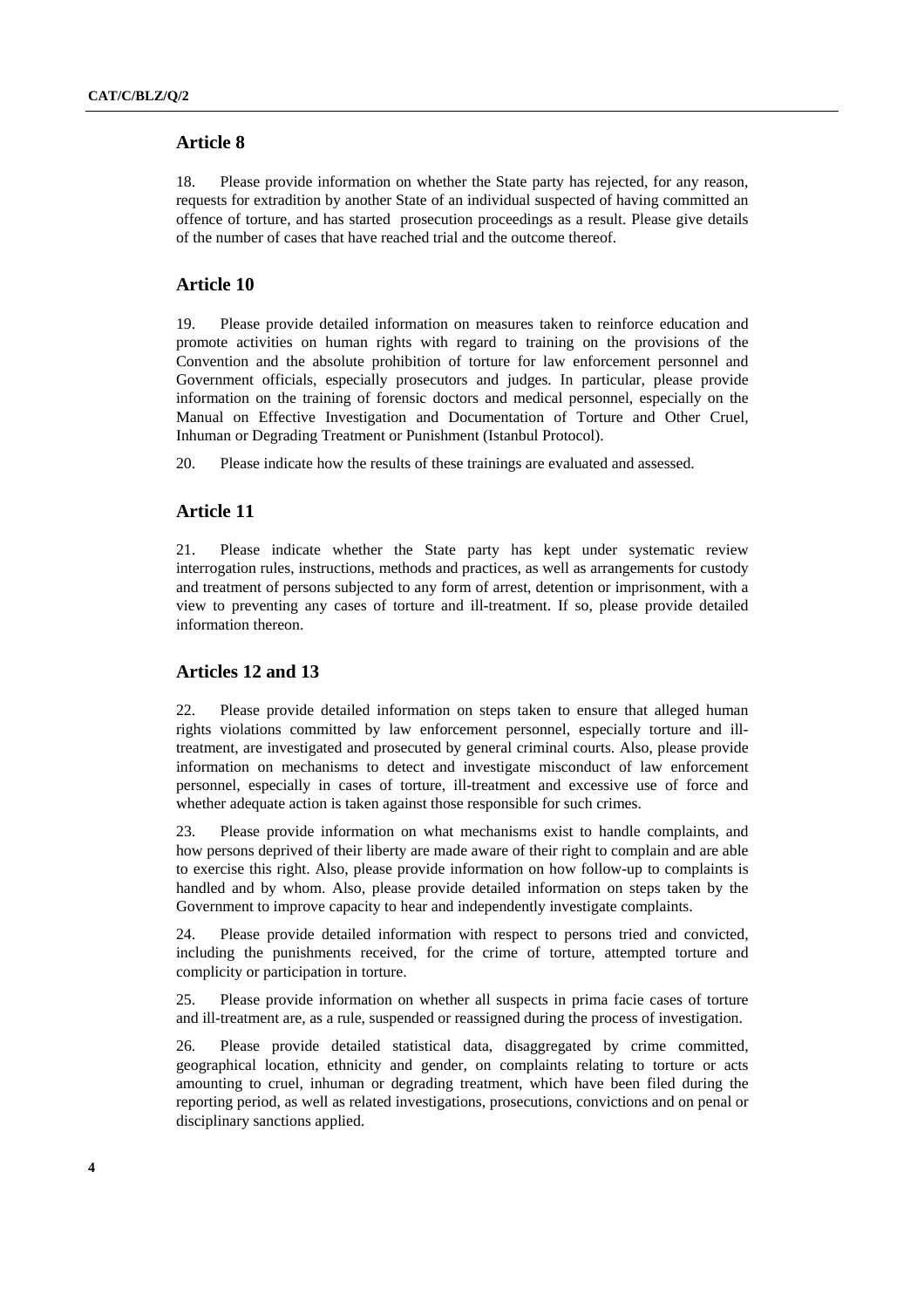#### **Article 14**

27. Please provide detailed information on how victims of torture could claim redress and whether a statutory scheme exists for compensation, as opposed to compensation through judicial action. Also, please provide information on the compensation provided to victims and/or their family and provide specific examples of such cases.

28. Please provide detailed information on measures taken by the Government to ensure that statements and other evidence obtained through torture may not be invoked in any proceedings, except against a person accused of torture and provide specific examples and texts of any decisions on the subject.

## **Article 16**

29. Please indicate the measures being taken to bring to an end the use of corporal punishment through section 39 of the Criminal Code which allows the use of "justifiable force" for the purposes of correction by those with authority over children under 16 years of age.

30. What measures were taken to combat police violence and ill-treatment towards lesbian, gay, bisexual and transsexual persons and to promote the education and sensitization of members of the police on their obligations in terms of non-discriminatory treatment towards such persons and persons living with HIV/AIDS? Please provide examples of the training of law enforcement officers and the results.

31. According to information before the Committee, please provide detailed information on what measures were taken to put an end to the continued reports of police violence and prison abuse and to investigate and prosecute police officers involved in such incidents, as well as information on human rights training at the Police Academy by the Human Rights Commission of Belize.

32. Please provide detailed information on steps taken to address overcrowding and inhumane conditions of detention in prisons, in particular with the conditions in the country's only prison in Hattieville.

33. Please provide detailed information on the conditions of detention with regards to the implementation of an HIV/AIDS/sexually transmitted infections prevention programme for those deprived of their liberty, including sensitivity and awareness workshops, free distribution of condoms and voluntary counselling and training.

### **Other issues**

34. Please provide updated information on measures taken by the State party to respond to any threats of terrorism and please describe if, and how, these anti-terrorism measures have affected human rights safeguards in law and practice and how it has ensured that those measures comply with all its obligations under international law, especially the Convention, in accordance with relevant Security Council resolutions, in particular resolution 1624 (2005). Please describe the relevant training given to law enforcement officers; the number and types of persons convicted under such legislation; the legal safeguards and remedies available to persons subjected to anti-terrorist measures in law and in practice; whether there are complaints of non-observance of international standards; and the outcome of these complaints.